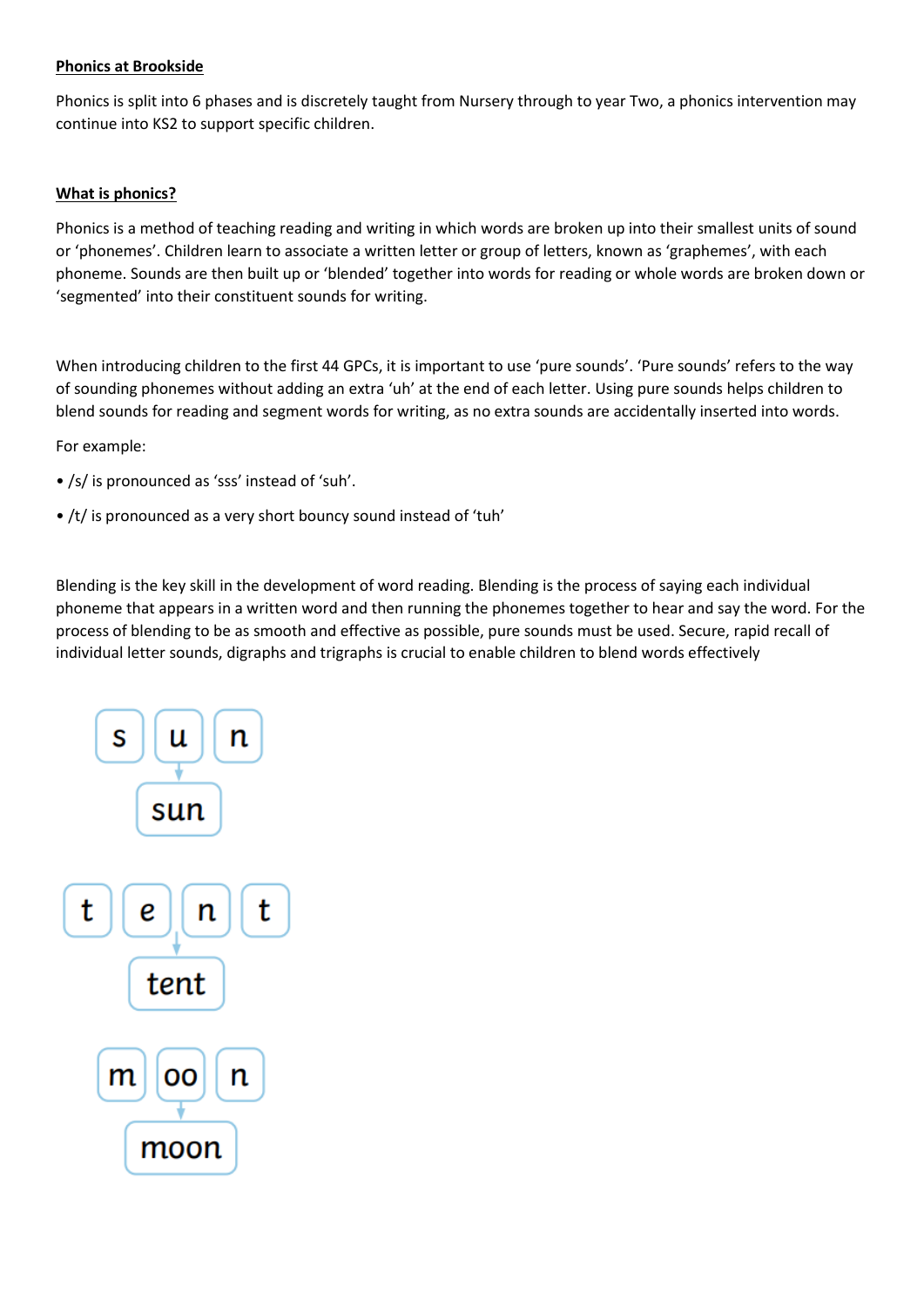Segmenting is the process of breaking down a word into the individual phonemes in order to correctly spell the word. Children listen to, and identify, the phonemes in a word and then choose the correct grapheme or graphemes to represent them. Encourage children to take particular care when choosing the GPCs to represent long vowel digraphs and trigraphs or adjacent consonants.



#### **Common Exception words**

There are parts of some very common words in the English language that are not phonetically decodable. Some examples of these are 'to', 'the' and 'said'. Due to the frequency and usefulness of these common words, it is necessary to introduce them as 'tricky' or 'common exception' words at the earliest stages. By introducing these words as a unique group that do not follow the usual phonics rules, it allows children to access a greater range of sentences for both reading and writing and to begin to build a bank of sight vocabulary. Children need to recognise these common exception words as sight vocabulary. A list of the common exception words children are expected to know and when is further into this document.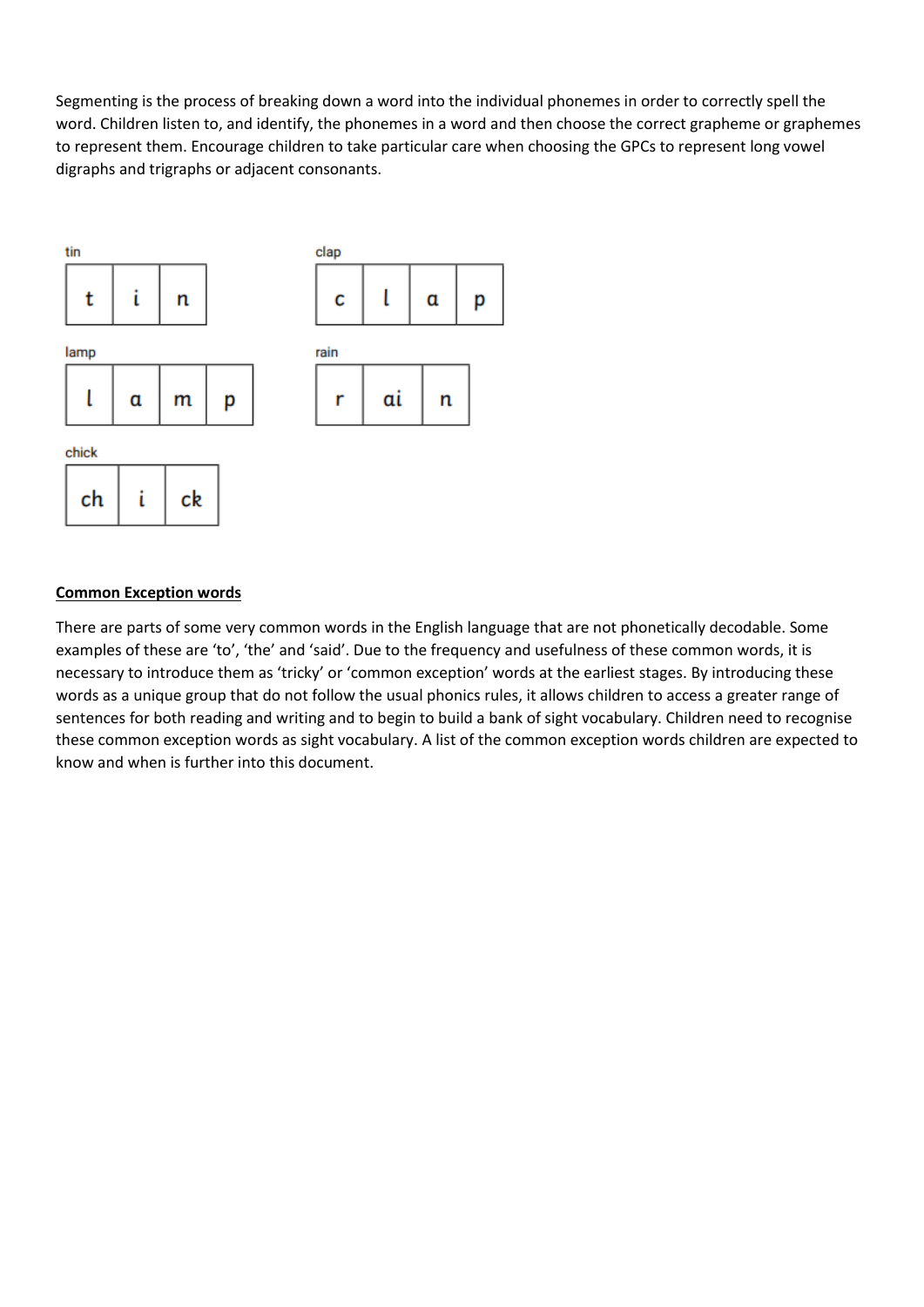### **Phase 1 (Nursery)**

Throughout Phase 1, children develop the knowledge, skills and understanding to use and discriminate between auditory, environmental and instrumental sounds through 7 Aspects. Phase 1 is taught in Nursery and underpins learning throughout the teaching of Phonics Phases 2-6. Phase 1 activities are arranged under the following 7 Aspects:

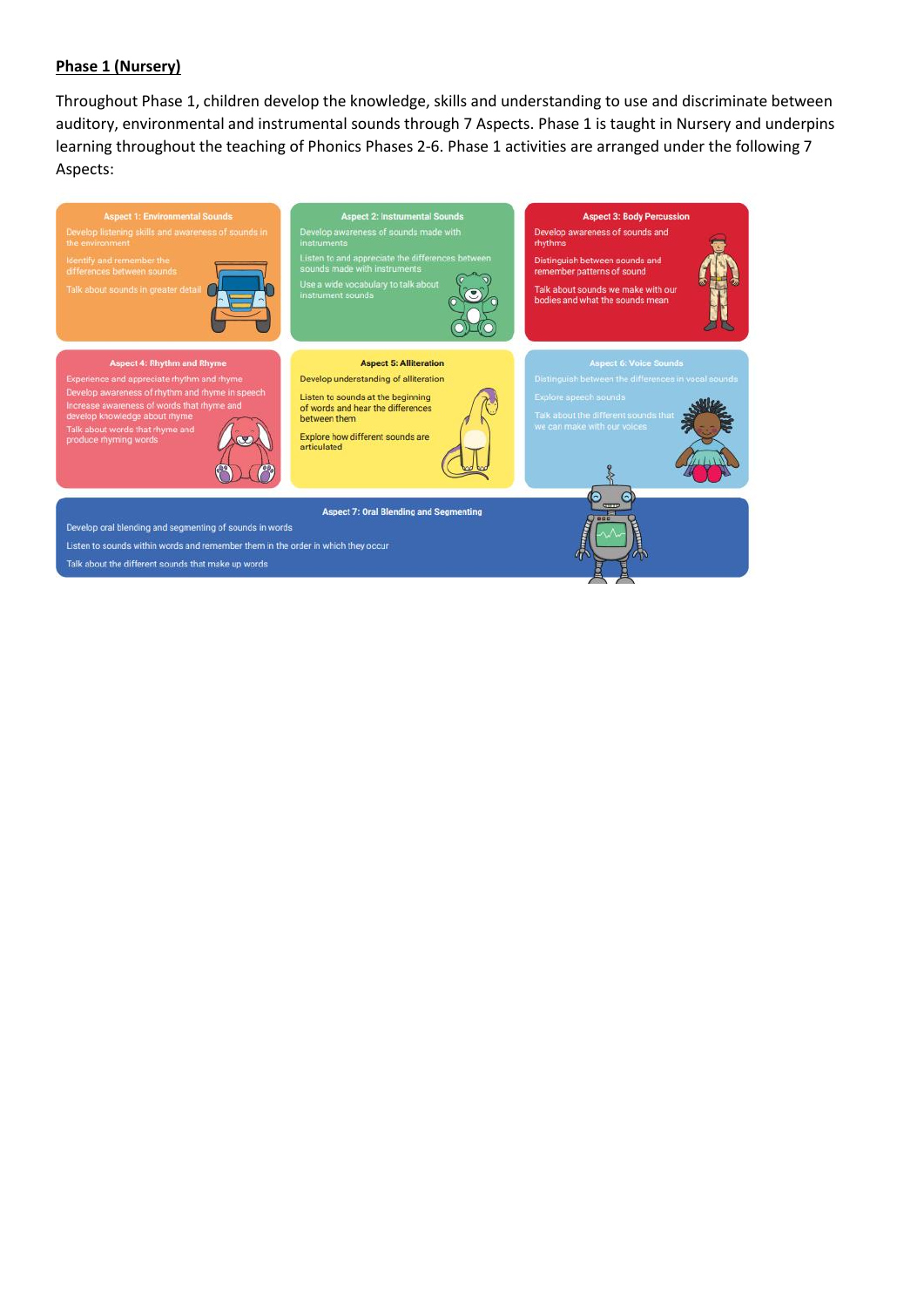| Phonics phase           | <b>Expected Year Group</b>                          | New sounds taught                                                                                                                                                                                                                  | Example words                                                                                                                                                                                                                          | New common exception words taught                                                                                                                                                                                                                                                                                                                                                                                                     |
|-------------------------|-----------------------------------------------------|------------------------------------------------------------------------------------------------------------------------------------------------------------------------------------------------------------------------------------|----------------------------------------------------------------------------------------------------------------------------------------------------------------------------------------------------------------------------------------|---------------------------------------------------------------------------------------------------------------------------------------------------------------------------------------------------------------------------------------------------------------------------------------------------------------------------------------------------------------------------------------------------------------------------------------|
| $\overline{2}$          | Reception                                           | satpinm dgo<br>ckckeurhbf<br>ff      ss                                                                                                                                                                                            | sat tip map dog kick pet hen bed<br>fun puff lid hill hiss                                                                                                                                                                             | to the no go I                                                                                                                                                                                                                                                                                                                                                                                                                        |
| $\overline{\mathbf{3}}$ | Reception                                           | j v w x y z zz qu<br>ch sh th ng ai ee igh<br>00 00 ar or ur<br>oa<br>oi ear air ure er<br>ow                                                                                                                                      | jug van web box yak zap buzz quiz<br>chick ship thin strong rain bee night<br>boat book moon star fork burn clown<br>beard chair pure herb                                                                                             | he she me we be was my you they<br>here all are                                                                                                                                                                                                                                                                                                                                                                                       |
| $\overline{4}$          | Reception &<br>recapped at the start<br>of Year One | Consonant blends such as<br>br bl cl mp nk sc cr                                                                                                                                                                                   | brush blank clock lamp stomp scrap<br>crash                                                                                                                                                                                            | said so have like come some were<br>there little one do when out what                                                                                                                                                                                                                                                                                                                                                                 |
| 5                       | Year One                                            | ay oy ie ea a_e i_e<br>o_e e_e u_e ou<br>ch(saying c and sh) ir ue ew<br>y(saying ee) aw au ow oe<br>wh $c$ (saying s) $g$ (saying j)<br>ph ea(saying e) ie(saying ee)<br>tch ve ore<br>adding-ed -s -es -er -est -<br>ing -er un- | day toy pie sea snake bike home<br>theme cube cloud school chef girl<br>clue body paw launch slow toe<br>whisper slice magic dolphin bread<br>field match give more<br>jumped skirts buses fresher<br>loudest playing singer<br>unwell | should would want oh their Mr<br>could<br>Mrs love your people looked<br>called<br>asked water where who why thought<br>through work house many laughed<br>because different any eyes friend<br>also once please lived coming Monday<br>Tuesday Wednesday Thursday more<br>before January February April July<br>August October November December<br>door floor prince princess autumn<br>school know baby mother another<br>talk two |
| 6                       | Year Two                                            | y(saying igh) dge ge gn kn<br>wr le el al il eer ture<br>mb al o(saying u) ey s<br>tion<br>$adding - ed - ing -er -est -$<br>es -y -ful -ment -ness -ly<br>dis-<br>contractions                                                    | fly hedge large gnome knee wrong<br>bubble camel total pencil steer<br>picture lamb call son key usual<br>action<br>hiked worrying timer bravest spies<br>noisy powerful enjoyment fairness<br>happily disagree<br>can't I'll didn't   | world work poor great break<br>steak<br>busy clothes whole Easter again most<br>only both please use money parents<br>every everybody pretty beautiful England<br>Ireland always after everyone mouse<br>four eight aunt father prove improve<br>hour move sure sugar half quarter<br>straight weight caught daughter forty<br>area heard early                                                                                       |